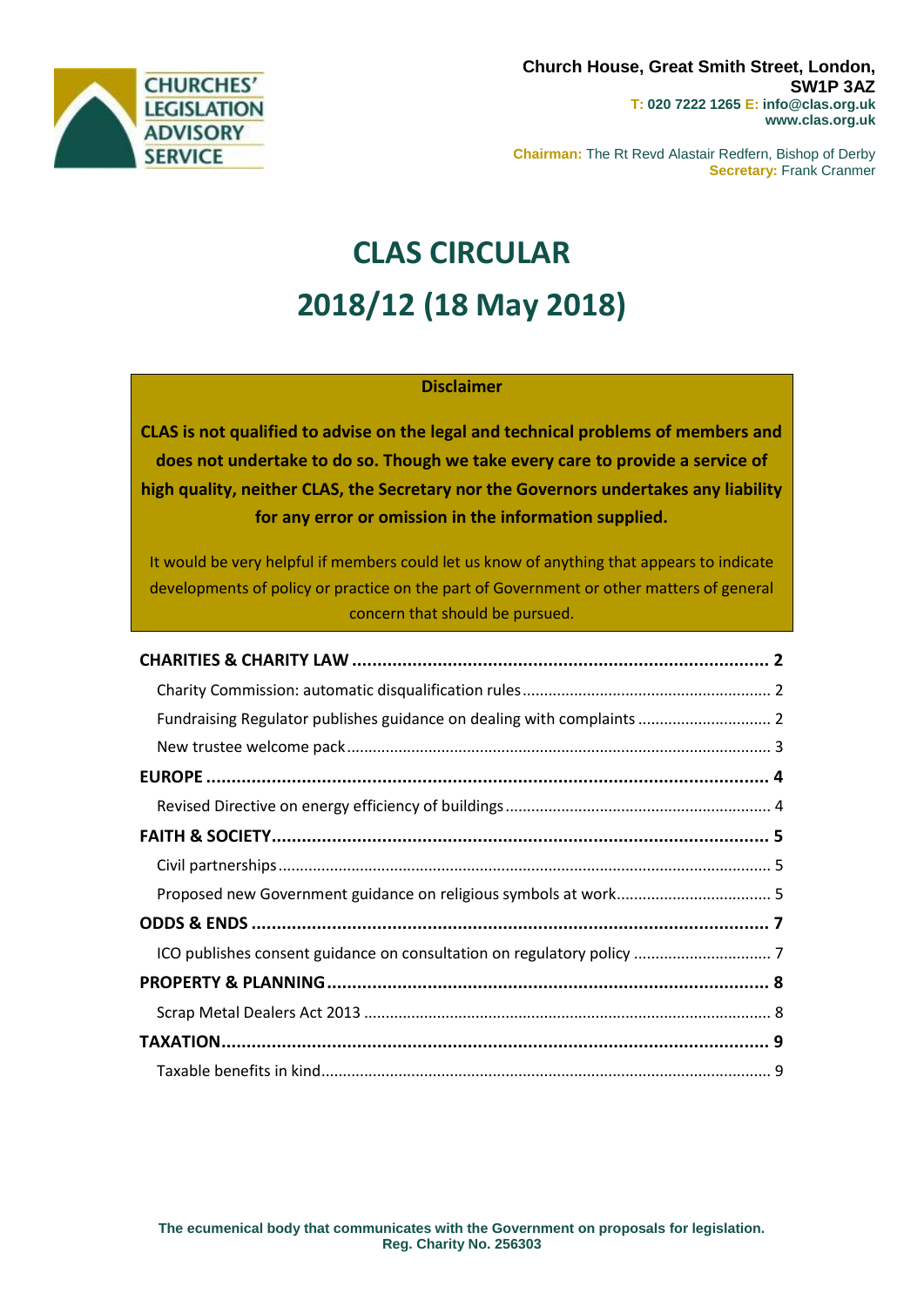# <span id="page-1-0"></span>**CHARITIES & CHARITY LAW**

#### <span id="page-1-1"></span>**Charity Commission: automatic disqualification rules**

**For information**

The Charity Commission has updated its [guidance](https://www.gov.uk/guidance/automatic-disqualification-rule-changes-guidance-for-charities?utm_source=0b3063b9-4fba-478f-8295-80bee83e9ad4&utm_medium=email&utm_campaign=govuk-notifications&utm_content=immediate) on the operation of the automatic disqualification rules. From **1 August 2018** changes to the rules will mean that there will be more restrictions on who can run a charity. The Commission's guidance explains:

- what the current disqualification rules are and what they mean in practice;
- what the changes are;
- what steps charities should take to prepare for the changes; and
- about waivers.

The guidance will be updated when the new disqualification rules become law.

The Commission has also produced separate [guidance for individuals](https://www.gov.uk/guidance/automatic-disqualification-rules-for-charity-trustees-and-charity-senior-positions) about automatic disqualification and how to apply for a waiver.

[Source: Charity Commission – 15 May]

#### <span id="page-1-2"></span>**Fundraising Regulator publishes guidance on dealing with complaints**

**For information and possibly for action**

The Fundraising Regulator has published [guidance](http://www.fundraisingregulator.org.uk/2018/05/08/fundraising-regulator-issues-guidance-on-complaints-handling-following-code-change/) for charities and third party fundraising organisations on how to deal with complaints made to the Regulator about the charity. This comes after changes were made to the [Code of Fundraising Practice,](http://www.fundraisingregulator.org.uk/code-of-fundraising-practice/code-of-fundraising-practice-v1-4-310717-docx/) following a consultation earlier this year.

The guidance is intended for fundraising charities and third-party agencies and has been issued to help organisations deal with complaints about fundraising appropriately, defining what a complaint is and outlining what is expected of organisations when handling them. The guidance also requires that charities make their complaints procedures publicly available.

[Source: Fundraising Regulator – 9 May]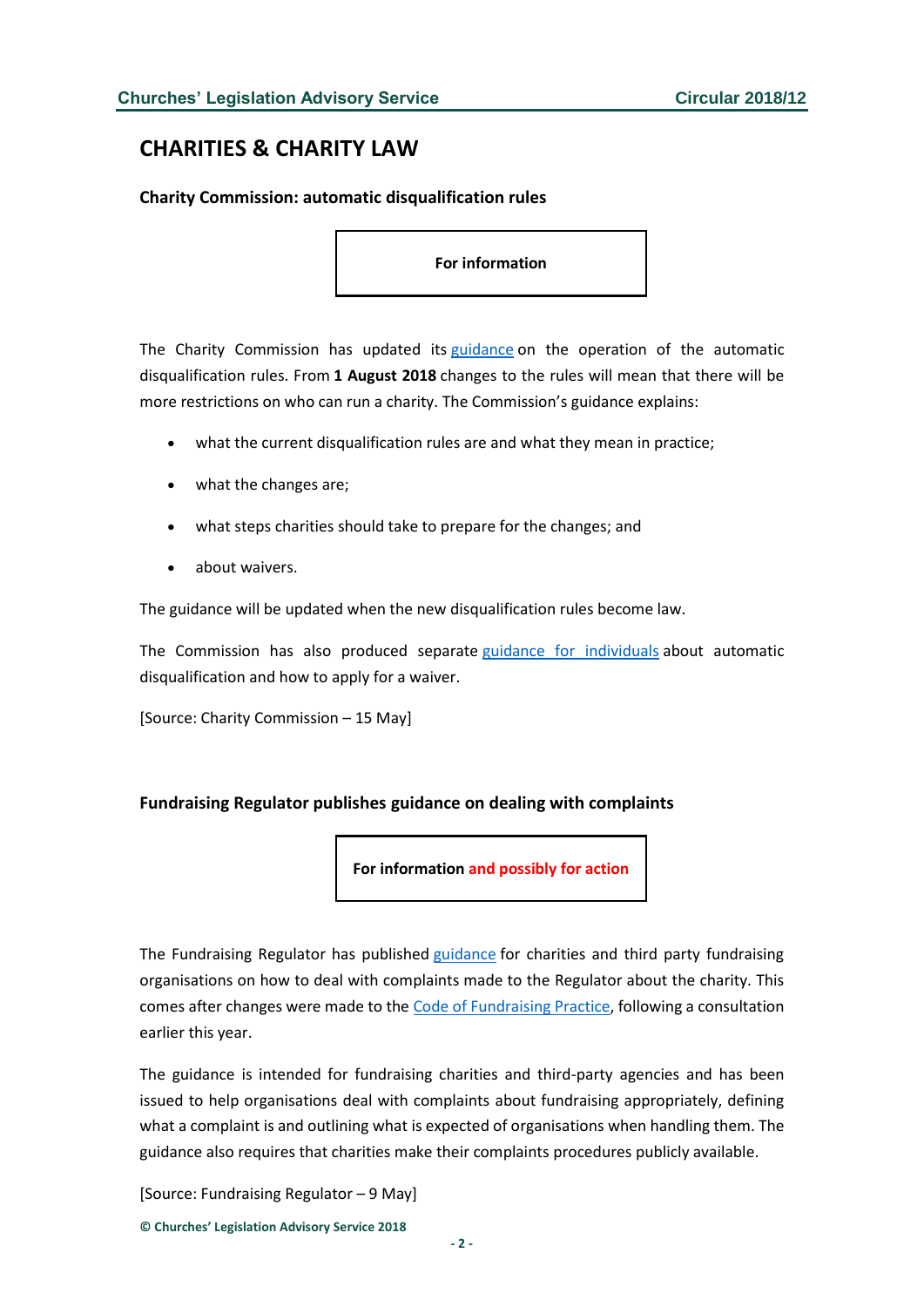<span id="page-2-0"></span>**New trustee welcome pack**

**For information and possibly for action**

The Charity Commission has [published](http://www.gov.uk/government/publications/charity-trustee-welcome-pack) a 'welcome pack', designed to offer new charity trustees guidance on the key duties of the role. The pack can also be used by existing trustees to refresh knowledge and skills.

The pack provides essential information to help trustees understand governance basics, financial filing requirements and how the Commission can offer support. It also suggests practical steps that can be taken to carry out trustee duties effectively. The pack will be emailed to all new trustees who register their email address with the Commission.

While the Commission has already tested the welcome pack with stakeholders across the charity sector, it is still welcoming [feedback.](http://www.smartsurvey.co.uk/s/trusteewelcomepackfeedback/) It will be interesting to see if the Commission sends its pack to new trustees of excepted and exempted charities: we assume it will not.

[Source: Charity Commission – 30 April]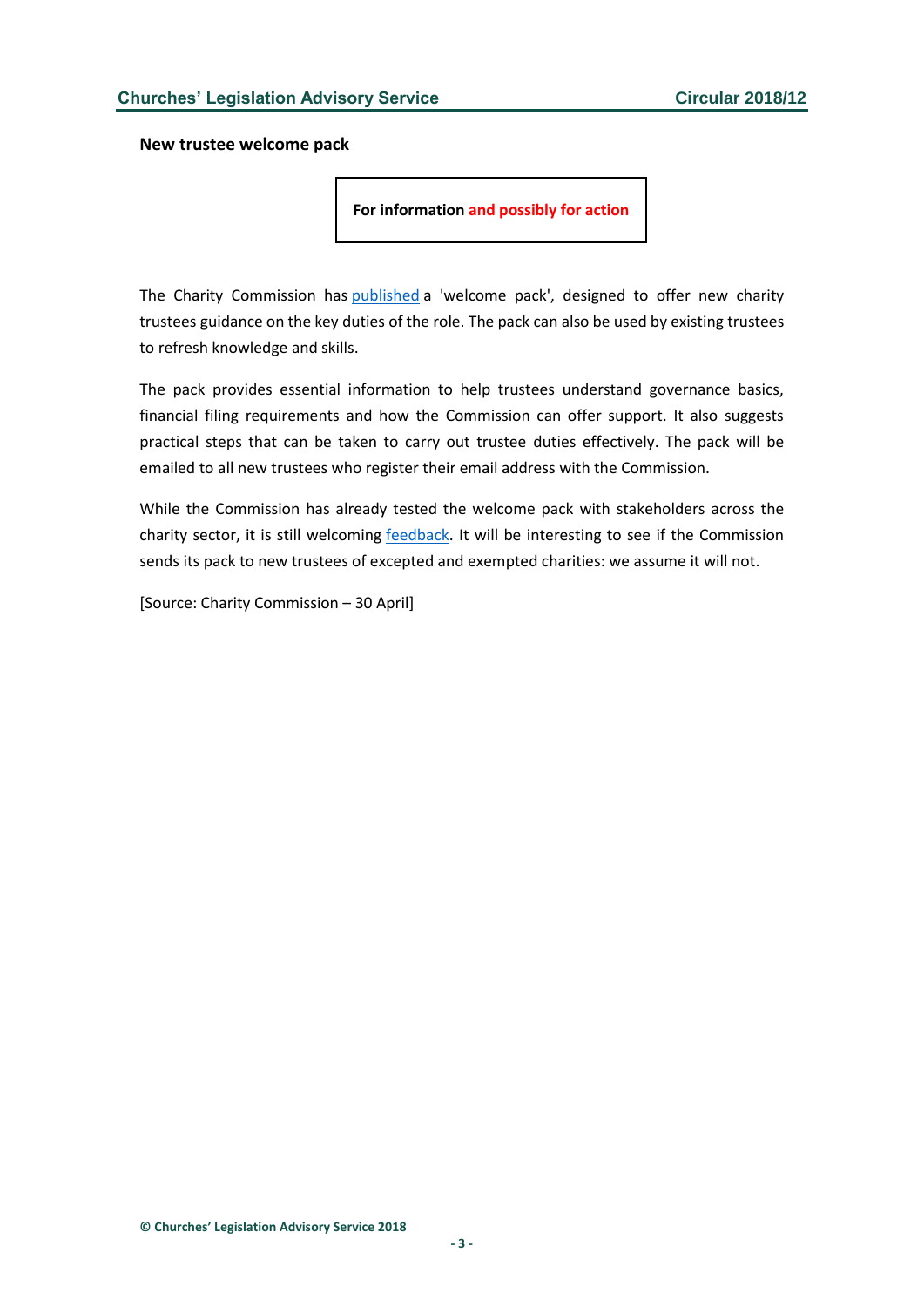# <span id="page-3-0"></span>**EUROPE**

<span id="page-3-1"></span>**Revised Directive on energy efficiency of buildings**

**For information**

The European Council has adopted a [revised Directive](http://data.consilium.europa.eu/doc/document/PE-4-2018-INIT/en/pdf) on the energy efficiency of buildings in the EU. This updated legislation requires Member States to develop national long-term strategies to support cost-saving renovation of public and private buildings, with a view to reducing emissions in the EU by 80-85 per cent compared to 1990 levels.

Proposals aim primarily to increase the energy performance of both new and existing buildings, support the deployment of electric charging infrastructure and encourage the implementation of national renovation strategies. In practice, this will mean that new buildings, and those undergoing major renovations, will need to include at least one recharging point for electric vehicles in buildings with more than ten parking spaces. It will also require the installation of cabling infrastructure for recharging electric vehicles.

The legislation also introduces a "smart readiness indicator" - a new tool to measure the ability of buildings to improve their operation and interaction with the grid, adapting energy consumption to the real needs of the occupant. On top of this, in both new and existing buildings where heat generators are replaced they must include automated devices to regulate temperature levels, while rules on inspection of heating and air conditioning systems and building automation have been tightened up.

[Source: European Council – 14 May]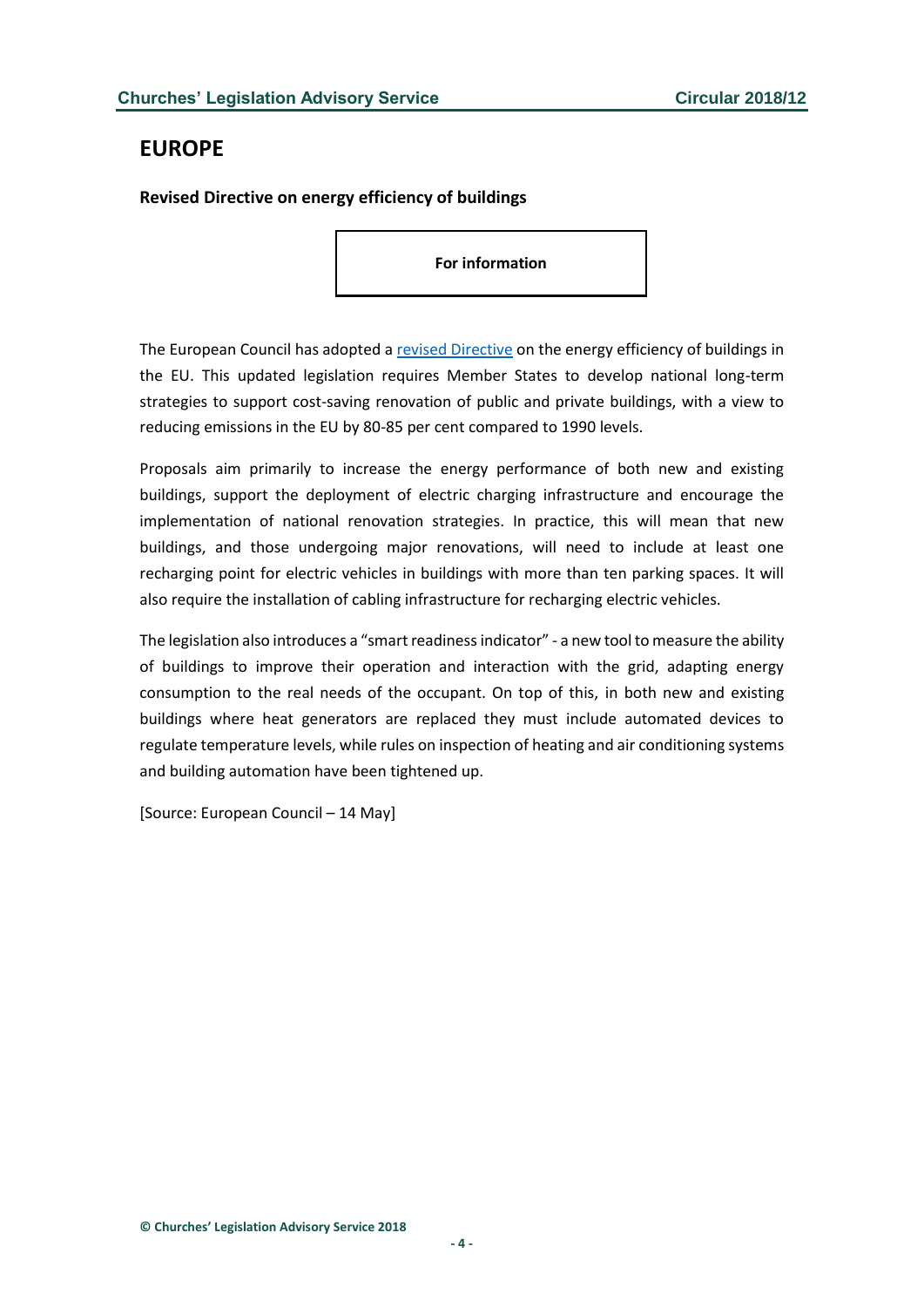# <span id="page-4-0"></span>**FAITH & SOCIETY**

<span id="page-4-1"></span>**Civil partnerships**

**For information**

Civil partnerships have been in the news this week. The Supreme Court has heard the oral arguments in the case of Rebecca Steinfeld and Charles Keidan, who are appealing against the decision in *Steinfeld & Anor v Secretary of State for Education* [\[2017\] EWCA Civ 81.](http://www.bailii.org/ew/cases/EWCA/Civ/2017/81.html) They argue that the current bar on civil partnerships for opposite sex couples is in breach of Article 14 (discrimination) of the European Convention on Human Rightstogether with Article 8 (respect for private and family life): there is a very brief summary [here.](https://www.supremecourt.uk/cases/uksc-2017-0060.html)

In addition, the news that the Government is yet again considering the possibility of legislation to abolish civil partnerships – possibly at some point after 2020 – has attracted a negative response from the Church of England. The Church does not allow gay clergy to marry, but it does permit them to enter into civil partnerships provided they promise to remain celibate.

The Revd Dr Malcolm Brown, the Church's Director of Mission and Public Affairs, has called for civil partnerships to remain in place:

"We believe that Civil Partnerships still have a place, including for some Christian LGBTI couples who see them as a way of gaining legal recognition of their relationship ... Even if the Government's current information-gathering exercise reveals only a small number are taking up Civil Partnerships, we hope it will remain an option."

[Source: CLAS summary – 18 May]

#### <span id="page-4-2"></span>**Proposed new Government guidance on religious symbols at work**

**For information**

On 13 May, the *Sunday Express* [reported](https://www.express.co.uk/news/uk/958852/christians-wear-cross-crucifix-religious-symbols-work?utm_source=Daily+Media+Digest&utm_campaign=84872e0789-EMAIL_CAMPAIGN_2018_05_08&utm_medium=email&utm_term=0_296e14724b-84872e0789-248597337) that the Government Equalities Office is to issue new guidance on wearing religious symbols at work. In its report, which was subsequently picked up elsewhere, Equalities Minister Victoria Atkins is quoted as follows:

"Discrimination in the workplace is not only completely unacceptable but also against the law. We will not stand for it. We live in an integrated and cohesive society with a proud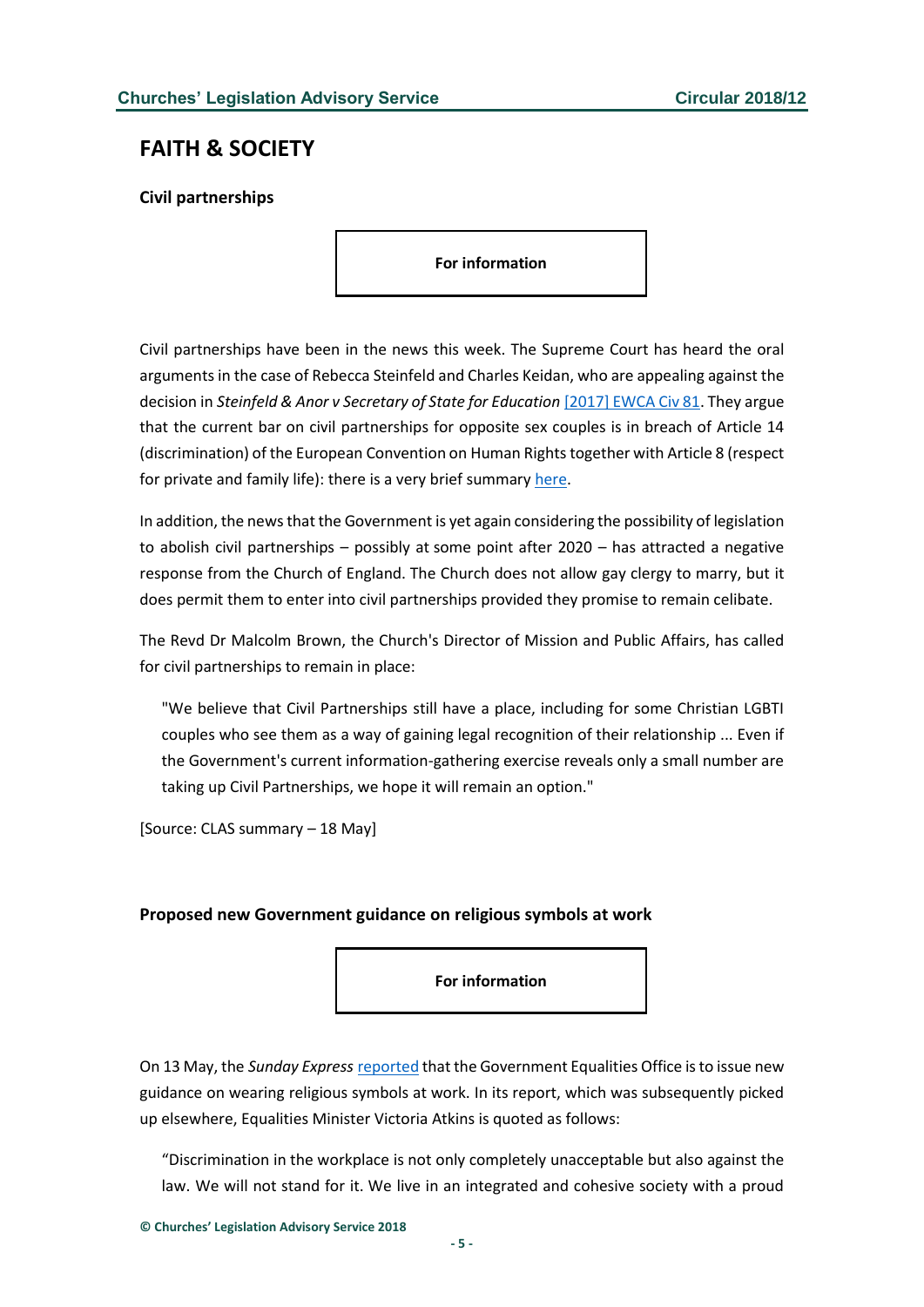tradition of religious tolerance and I want to see that reflected in workplaces across the country. As long as it doesn't interfere with someone's work they should just be allowed to get on with the job."

Reactions have been positive on the whole. The Church of England was reported as welcoming the decision, as was Humanists UK Campaigns Officer, Rachel Taggart-Ryan, who noted that there had been a great deal of misunderstanding and confusion surrounding company dress codes and expressed the hope that the new guidance would provide clarity. In a slight note of caution, National Secular Society spokesperson Chris Sloggett said that the announcement was "thin on substance", adding that the NSS hoped that the intervention was not "an attempt to rally support from those pushing false narratives of religious persecution in the UK"; but he agreed that "if an employer does place restrictions it's reasonable to require them to be proportionate in the context of its wider dress codes, and to have a legitimate purpose."

The *Sunday Express* report says that the forthcoming guidance will state that "Employers should be flexible and not set dress codes which prohibit religious symbols that do not interfere with an employee's work". That would certainly fit with the [reply](http://www.lawandreligionuk.com/2017/03/15/urgent-commons-question-on-cjeu-rulings-in-achbita-and-bougnaoui/) of the then Parliamentary Under-Secretary of State for Women and Equalities, Caroline Dinenage, to Maria Miller's Urgent Question in the Commons on 15 March 2017, the day after the CJEU judgments in *Achbita* and *Bougnaoui*. She said that

"The UK's legal position has not changed. The EHRC has already published guidance for employers on religion and belief in the workplace, and we will work with it to update that guidance to take account of these rulings and to carefully explain how they should be interpreted in UK workplaces."

The source of the latest statement by Victoria Atkins remains a mystery, however: we cannot find it o[n Gov.uk](http://gov.uk/) and can only assume that it arose from an interview with the Minister.

[Source: CLAS summary – 15 May]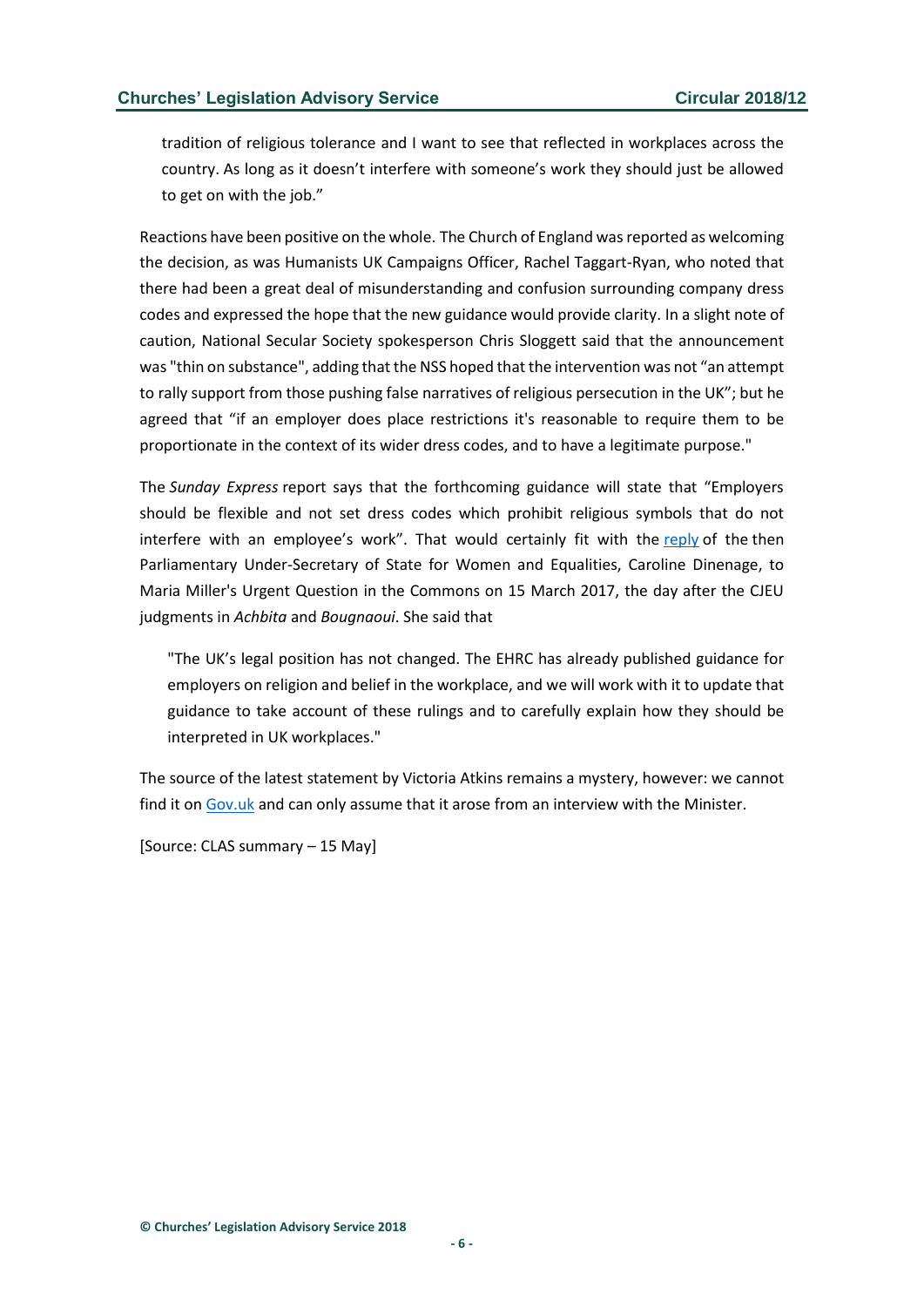# <span id="page-6-0"></span>**ODDS & ENDS**

<span id="page-6-1"></span>**ICO publishes consent guidance on consultation on regulatory policy**

**For information and possibly for action**

The Information Commissioner's Office (ICO) has published its final [Consent Guidance](https://ico.org.uk/for-organisations/guide-to-the-general-data-protection-regulation-gdpr/consent/) – dated 9 May – ahead of the 25 May GDPR deadline. The updated Guidance sits alongside the ICO's *[Guide to the GDPR](https://ico.org.uk/for-organisations/guide-to-the-general-data-protection-regulation-gdpr/)* and gives more detailed, practical guidance for UK organisations on consent under the GDPR. It notes that the GDPR sets a high standard for consent and that 'consent' means offering people genuine choice and control over how their data is used. When consent is used properly, it helps build trust and enhance an organisation's reputation.

The Guidance is intended to help organisations to decide when to rely on consent for processing and when to look at alternatives. It explains what counts as valid consent, and how to obtain and manage consent in a way that complies with the GDPR. It also sets out how the ICO interprets the GDPR, and the ICO's general recommended approach to compliance and good practice.

The ICO has also launched a [consultation](http://ico.org.uk/media/about-the-ico/consultations/2258810/ico-draft-regulatory-action-policy.pdf) to gather the views of stakeholders and the public on its draft Regulatory Action Policy, which gives direction to the organisations the ICO regulates on how it plans to apply new data protection laws. It reinforces the ICO's commitment to taking a proportionate and risk-based approach to enforcement.

The Policy has been updated to include enhanced powers set out in the [Data Protection Bill,](http://services.parliament.uk/bills/2017-19/dataprotection.html) which recently finished its passage through the House of Lords and will now be considered in the Commons. Proposed new powers include no-notice inspections, compelling people and organisations to hand over information and making it a criminal offence to destroy, falsify or conceal evidence. The Policy also covers all eleven pieces of legislation that the ICO is responsible for, including the Freedom of Information Act and the Privacy and Electronic Communications Regulations, which covers nuisance calls, texts and emails.

Responses should be made via an [online survey,](http://wh.snapsurveys.com/s.asp?k=152517671255) before **28 June 2018**.

[Source: ICO – 9 May]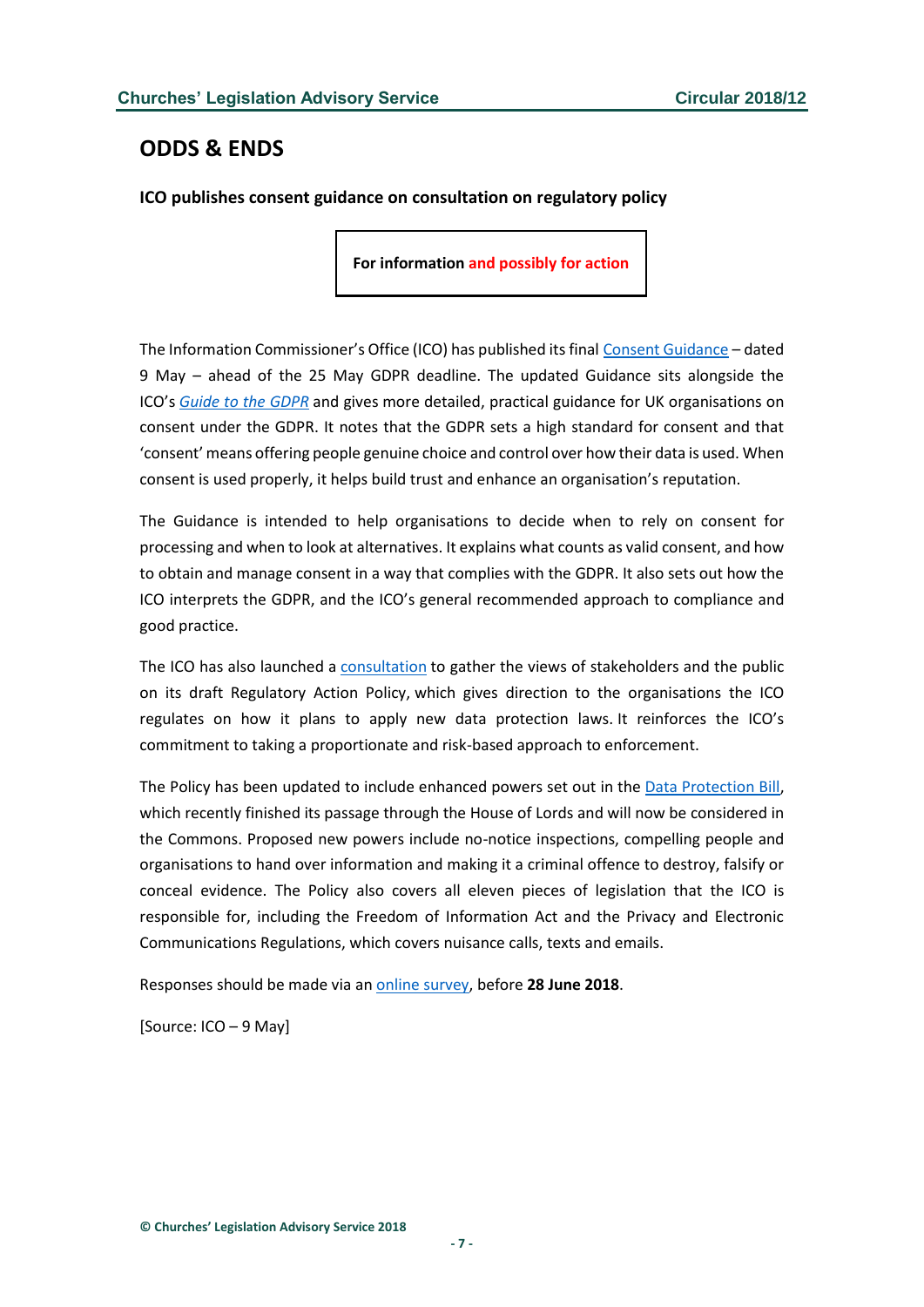### <span id="page-7-0"></span>**PROPERTY & PLANNING**

<span id="page-7-1"></span>**Scrap Metal Dealers Act 2013**

**For information**

Section 18 of the Scrap Metal Dealers Act 2013 required the Government to review its effectiveness within five years. At the request of the industry, that review was brought forward, and the outcome was published in December 2017. It concluded that 'The overwhelming view of those who responded was that the Scrap Metal Dealers Act had improved regulation of the scrap metal industry and, by doing so, had helped to achieve reductions in the level of metal theft. The overwhelming view was that the Act should continue in force. The Government agrees with that view'.

On 10 May, replying to a [question for short debate](https://hansard.parliament.uk/lords/2018-05-10/debates/8F16D676-55CC-4AED-BAA8-A4D8B27BA11B/ScrapMetalDealersAct2013) in the Lords, Baroness Williams of Trafford, Minister of State, Home Office, confirmed the Government's position that the Act was effective and should not be repealed – though she did appear to conceded that enforcement was patchy.

[Source: House of Lords – 11 May]